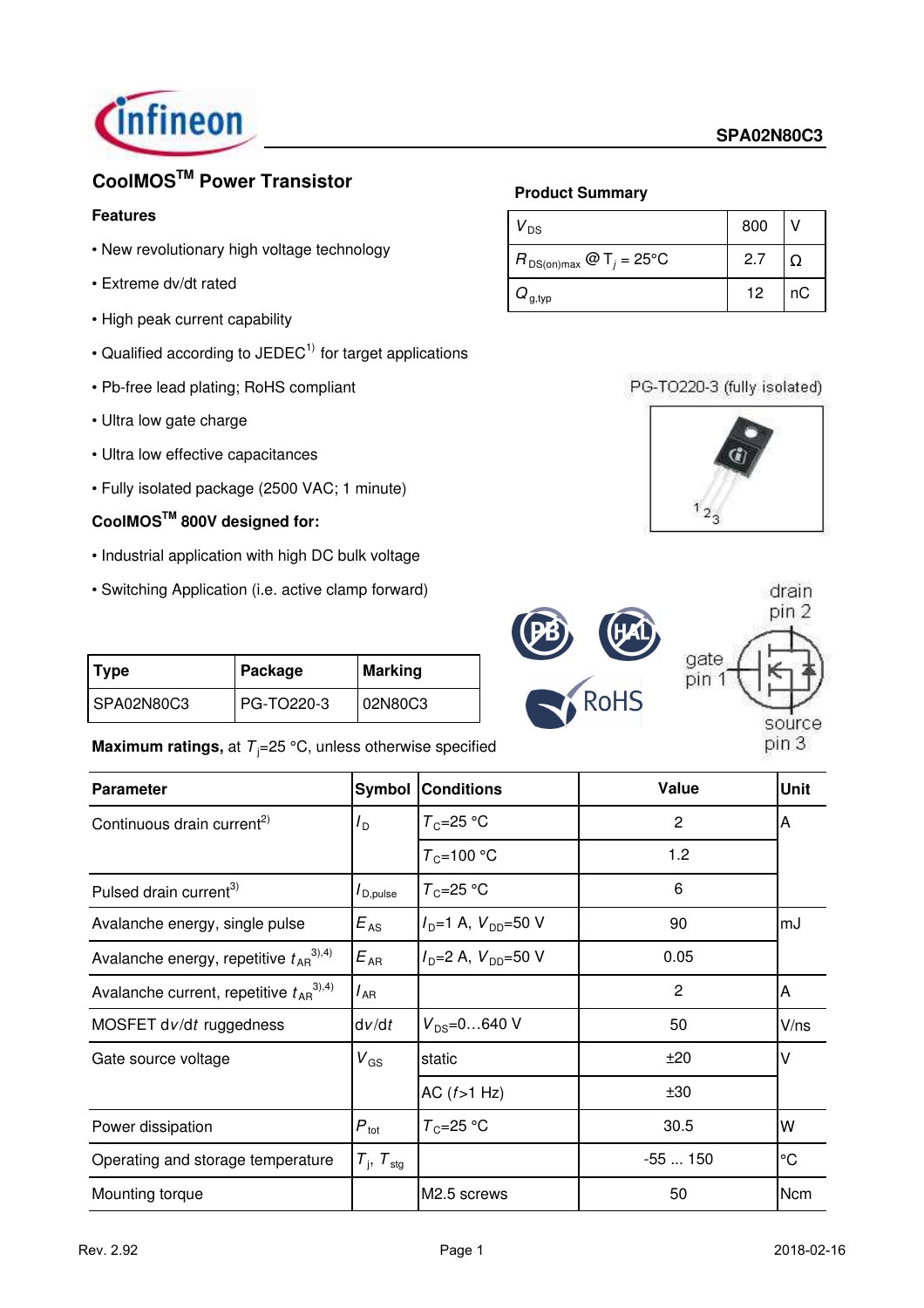

## **Maximum ratings,** at  $T_j = 25 \degree C$ , unless otherwise specified

| <b>Parameter</b>                  |         | <b>Symbol Conditions</b> | Value | <b>Unit</b> |
|-----------------------------------|---------|--------------------------|-------|-------------|
| Continuous diode forward current  | 's      | $T_c = 25 °C$            |       |             |
| Diode pulse current <sup>3)</sup> | S.pulse |                          |       |             |
| Reverse diode $dv/dt^{5}$         | dv/dt   |                          |       | $V$ /ns     |

| <b>Parameter</b> | <b>Symbol Conditions</b> | <b>Values</b> |      |      | Unit |
|------------------|--------------------------|---------------|------|------|------|
|                  |                          | min.          | typ. | max. |      |

#### **Thermal characteristics**

| Thermal resistance, junction - case                            | $R_{thJC}$ |                                           |  | 4.1 | K/W |
|----------------------------------------------------------------|------------|-------------------------------------------|--|-----|-----|
| Thermal resistance, junction -<br>ambient                      | $R_{thJA}$ | leaded                                    |  | 80  |     |
| Soldering temperature,<br>wave soldering only allowed at leads | sold       | 1.6 mm $(0.063$ in.)<br>from case for 10s |  | 260 | °€  |

**Electrical characteristics,** at  $T_j = 25 \text{ °C}$ , unless otherwise specified

### **Static characteristics**

| Drain-source breakdown voltage   | $V_{\text{GS}} = 0 \text{ V}, I_{\text{D}} = 250 \text{ }\mu\text{A}$<br>$V_{(BR)DSS}$ |                                                                | 800 |     |     | ٧  |
|----------------------------------|----------------------------------------------------------------------------------------|----------------------------------------------------------------|-----|-----|-----|----|
| Avalanche breakdown voltage      | $V_{\scriptscriptstyle{\sf{(BR)DS}}}$                                                  | $V_{GS}$ =0 V, $I_{D}$ =2 A                                    |     | 870 |     |    |
| Gate threshold voltage           | $V_{\text{GS(th)}}$                                                                    | $V_{DS} = V_{GS}$ , $I_{D} = 0.12$ mA                          | 2.1 | 3   | 3.9 |    |
| Zero gate voltage drain current  | $I_{\text{DSS}}$                                                                       | $V_{DS}$ =800 V, $V_{GS}$ =0 V,<br>$T_i = 25$ °C               |     |     | 5   | μA |
|                                  |                                                                                        | $V_{DS}$ =800 V, $V_{GS}$ =0 V,<br>$T_i = 150 °C$              |     | 25  |     |    |
| Gate-source leakage current      | / <sub>GSS</sub>                                                                       | $V_{\rm GS}$ =20 V, $V_{\rm DS}$ =0 V                          |     |     | 100 | nA |
| Drain-source on-state resistance | $R_{DS(on)}$                                                                           | $V_{\text{GS}}$ =10 V, $I_{\text{D}}$ =1.2 A,<br>$T_i = 25$ °C |     | 2.4 | 2.7 | Ω  |
|                                  |                                                                                        | $V_{GS}$ =10 V, $I_{D}$ =12 A,<br>$T_i = 150 °C$               |     | 6.5 |     |    |
| Gate resistance                  | $R_{\rm G}$                                                                            | $f=1$ MHz, open drain                                          |     | 1.2 |     | Ω  |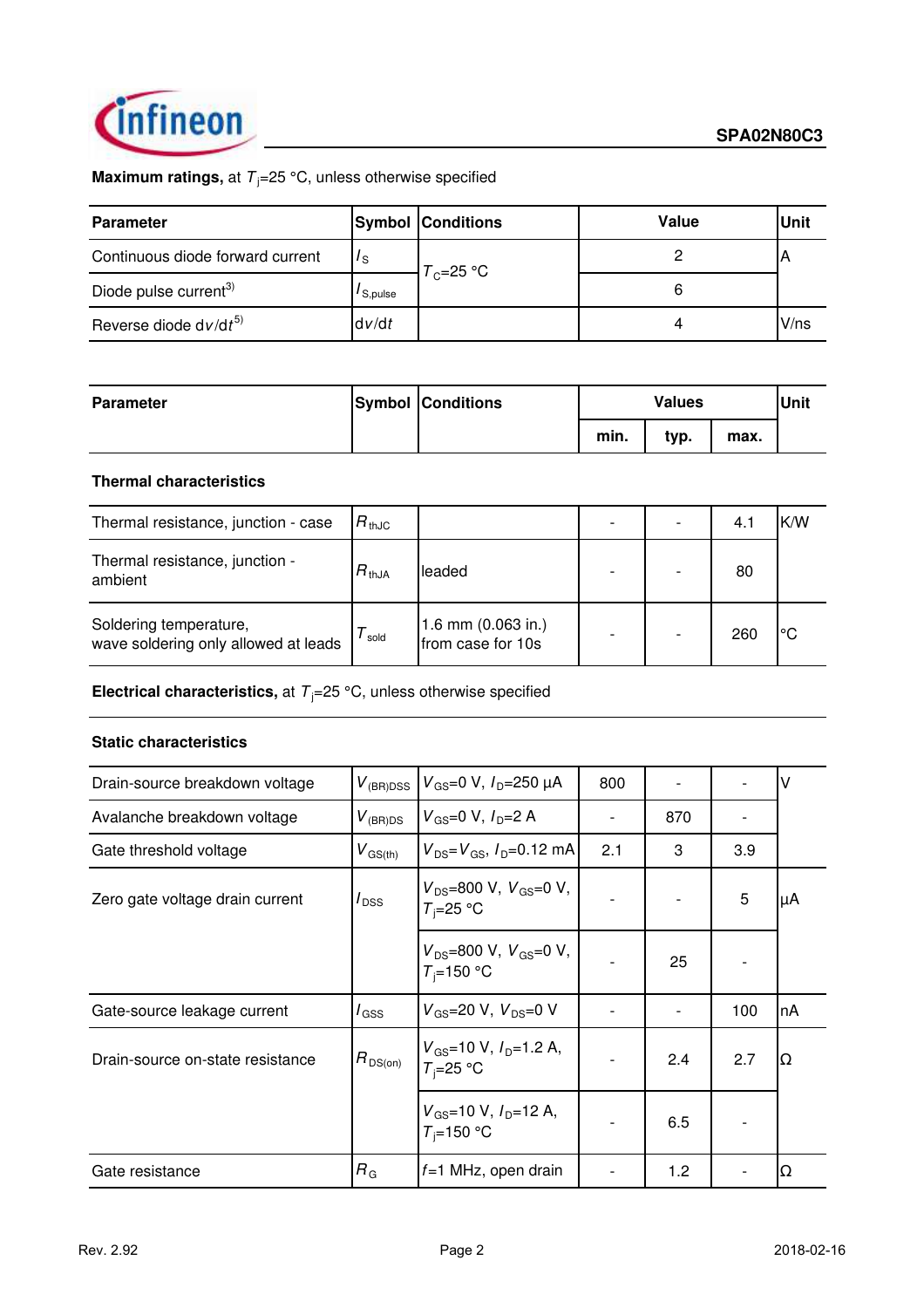

#### **SPA02N80C3**

| <b>Parameter</b> | <b>Symbol Conditions</b> | <b>Values</b> |      |      | Unit |
|------------------|--------------------------|---------------|------|------|------|
|                  |                          | min.          | typ. | max. |      |

#### **Dynamic characteristics**

| Input capacitance                                             | $C_{\text{iss}}$     | $V_{\text{GS}} = 0 \text{ V}, V_{\text{DS}} = 100 \text{ V},$ | 290 | pF  |
|---------------------------------------------------------------|----------------------|---------------------------------------------------------------|-----|-----|
| Output capacitance                                            | $C_{\rm oss}$        | $f=1$ MHz                                                     | 13  |     |
| Effective output capacitance, energy<br>related <sup>6)</sup> | $ C_{o(\text{er})} $ | $V_{GS}$ =0 V, $V_{DS}$ =0 V                                  | 11  |     |
| Effective output capacitance, time<br>related $^{7)}$         | $C_{o(tr)}$          | to 480 V                                                      | 26  |     |
| Turn-on delay time                                            | $t_{\text{d}(on)}$   |                                                               | 25  | Ins |
| Rise time                                                     | $t_{\rm r}$          | $V_{DD} = 400 V,$                                             | 15  |     |
| Turn-off delay time                                           | $t_{\text{d(off)}}$  | $V_{GS}$ =0/10 V, $I_{D}$ =2 A,<br>$R_G$ =47 ?, $T_i$ =25°C   | 72  |     |
| Fall time                                                     | $t_{\rm f}$          |                                                               | 18  |     |

### **Gate Charge Characteristics**

| Gate to source charge | $Q_{\rm gs}$              |                                      | 1.5 |    | InC |
|-----------------------|---------------------------|--------------------------------------|-----|----|-----|
| Gate to drain charge  | $Q_{\text{gd}}$           | $V_{DD}$ =640 V, $I_D$ =2 A,         | 6   |    |     |
| Gate charge total     | $\omega_{\text{\tiny g}}$ | $\mathsf{1}_{V_\text{GS}=0}$ to 10 V | 12  | 16 |     |
| Gate plateau voltage  | plateau                   |                                      | 5.5 |    |     |

## **Reverse Diode**

| Diode forward voltage         | $V_{SD}$                   | $V_{GS}$ =0 V, $I_F = I_S = 2$ A,<br>$T_i = 25$ °C                                                                                                         |     | 1.2 |     |
|-------------------------------|----------------------------|------------------------------------------------------------------------------------------------------------------------------------------------------------|-----|-----|-----|
| Reverse recovery time         | $\mathfrak{c}_{\text{rr}}$ |                                                                                                                                                            | 520 |     | Ins |
| Reverse recovery charge       | $Q_{rr}$                   | $\int_{\text{d}} V_{\text{R}} = 400 \text{ V}, I_{\text{F}} = I_{\text{S}} = 2 \text{A},$<br>$\int_{\text{d}} V_{\text{F}} / \text{d}t = 100 \text{ A/µs}$ | 2   |     | μC  |
| Peak reverse recovery current | rrm                        |                                                                                                                                                            | 6   |     |     |

 $<sup>1</sup>$  J-STD20 and JESD22</sup>

<sup>2)</sup> Limited only by maximum temperature

 $^{3)}$  Pulse width  $t_{\sf p}$  limited by  ${\cal T}_{\sf j,max}$ 

<sup>4)</sup> Repetitive avalanche causes additional power losses that can be calculated as  $P_{AV}=E_{AR}^*f$ .

<sup>5)</sup>  $I_{SD}$ = $I_D$ , di/dt=400A/µs, V<sub>DClink</sub> = 400V, V<sub>peak</sub><V<sub>(BR)DSS</sub>, T<sub>j</sub><T<sub>jmax</sub>, identical low side and high side switch

<sup>6)</sup>  $C_{\text{o(en)}}$  is a fixed capacitance that gives the same stored energy as  $C_{\text{oss}}$  while  $V_{DS}$  is rising from 0 to 80%  $V_{DSS}$ .

 $^{7)}$   $C_{\text{o(tr)}}$  is a fixed capacitance that gives the same charging time as  $C_{\text{oss}}$  while  $V_{DS}$  is rising from 0 to 80%  $V_{DSS}$ .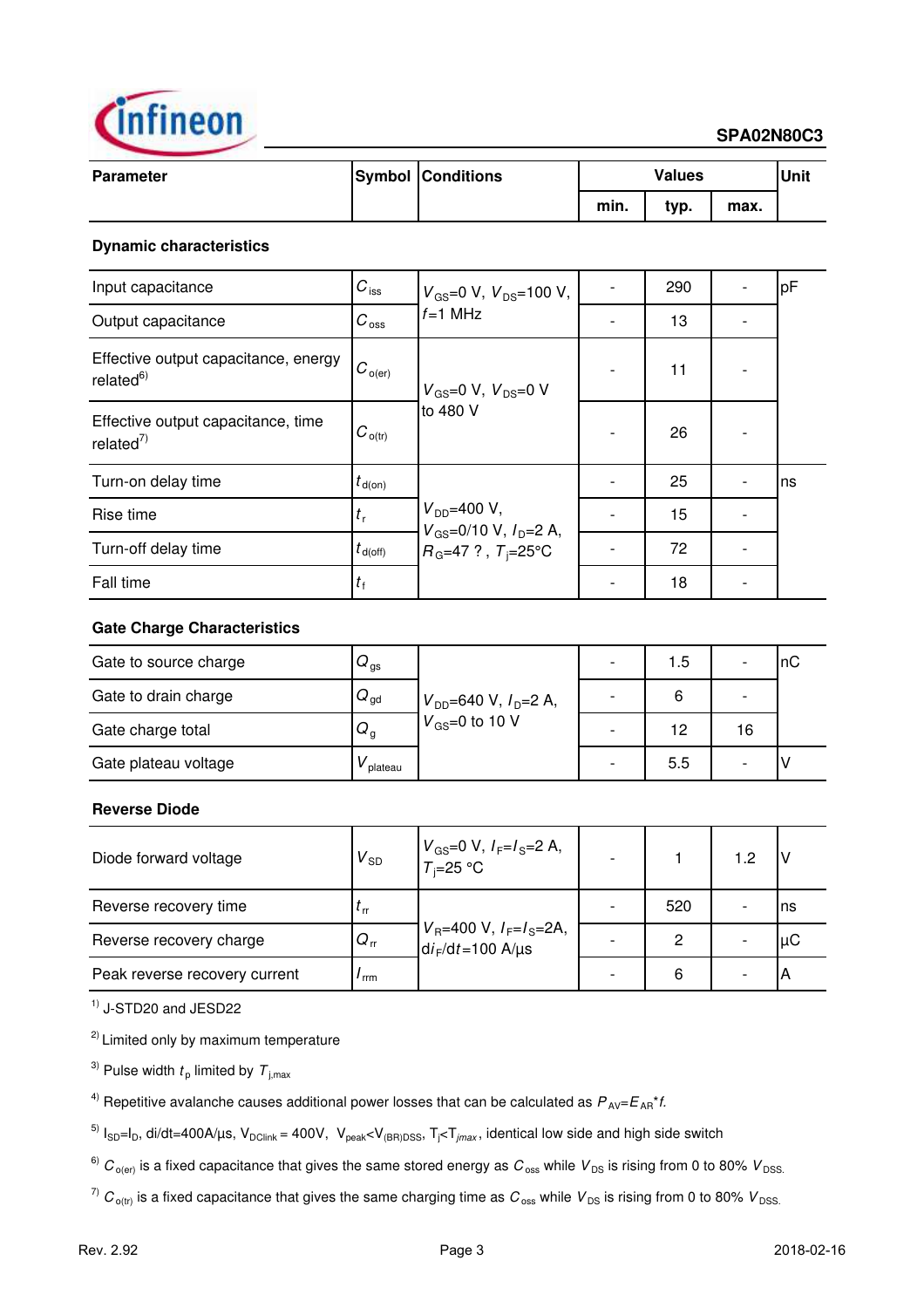



## **3 Max. transient thermal impedance 4 Typ. output characteristics**

parameter:  $D=t_p/T$ 



## **1 Power dissipation 2 Safe operating area**

 $P_{\text{tot}}=f(T_{\text{C}})$  *I*<sub>D</sub>=f(*V*<sub>DS</sub>); *T*<sub>C</sub>=25 °C; *D*=0

parameter:  $t_{\text{p}}$ 



 $Z_{thJC} = f(t_P)$  *I*  $D = f(V_{DS})$ ; *T*<sub>j</sub>=25 °C; *t*<sub>p</sub>=10 µs

parameter:  $V_{GS}$ 

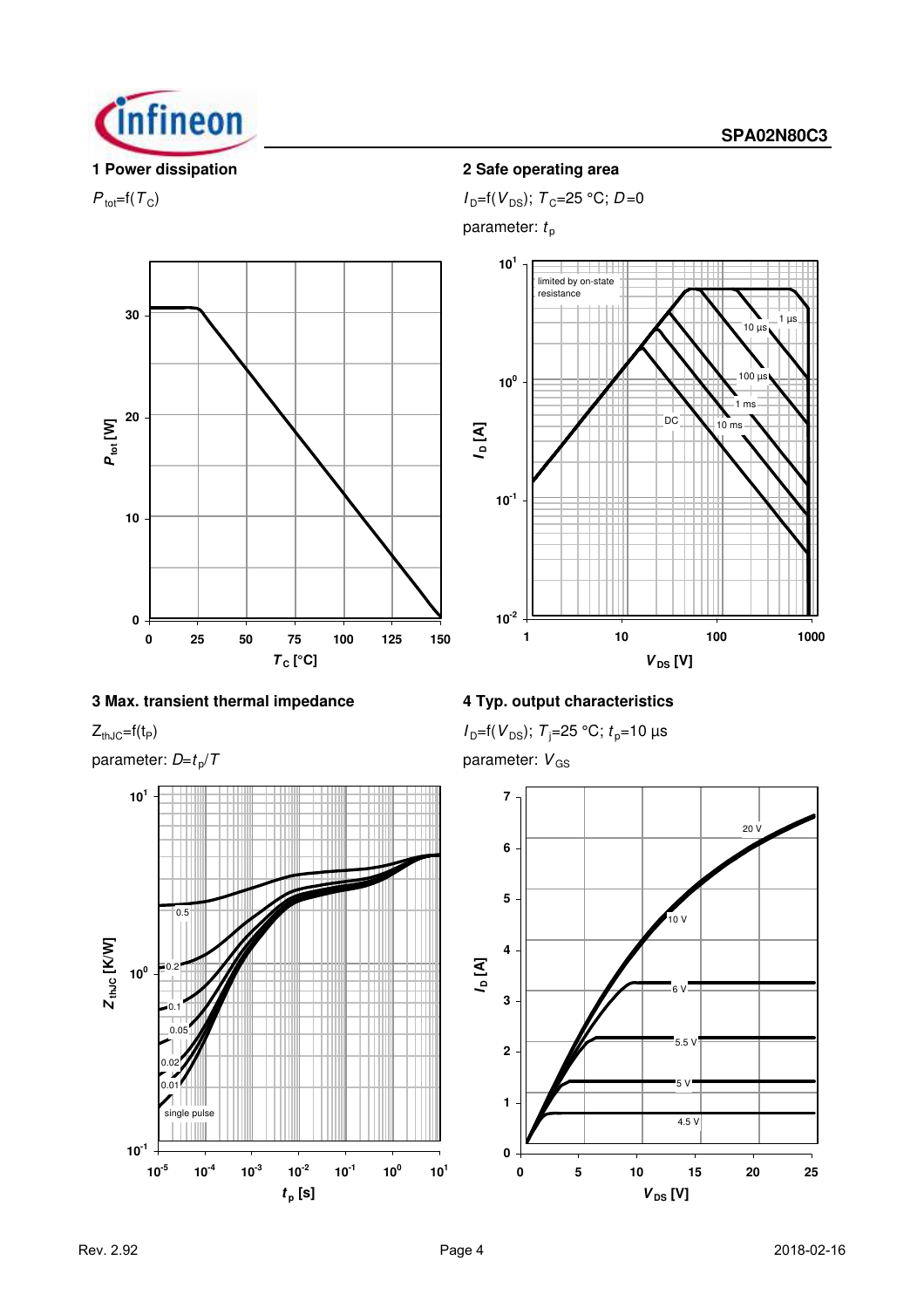

#### **SPA02N80C3**

 $I_{D}$ =f( $V_{DS}$ ); *T*<sub>j</sub>=150 °C; *t*<sub>p</sub>=10 µs *R*<sub>DS(on)</sub>=f( $I_{D}$ ); *T*<sub>j</sub>=150 °C parameter:  $V_{GS}$  parameter:  $V_{GS}$ 



## **7 Drain-source on-state resistance 8 Typ. transfer characteristics**

 $R_{DS(on)}$ =f(*T*<sub>j</sub>);  $I_{D}$ =1.2 A;  $V_{GS}$ =10 V



### **5 Typ. output characteristics 6 Typ. drain-source on-state resistance**



 $I_{\text{D}}$ =f( $V_{\text{GS}}$ );  $|V_{\text{DS}}|$ >2| $I_{\text{D}}|R_{\text{DS}(on)max}$ ;  $t_{\text{D}}$ =10 µs parameter: T<sub>i</sub>

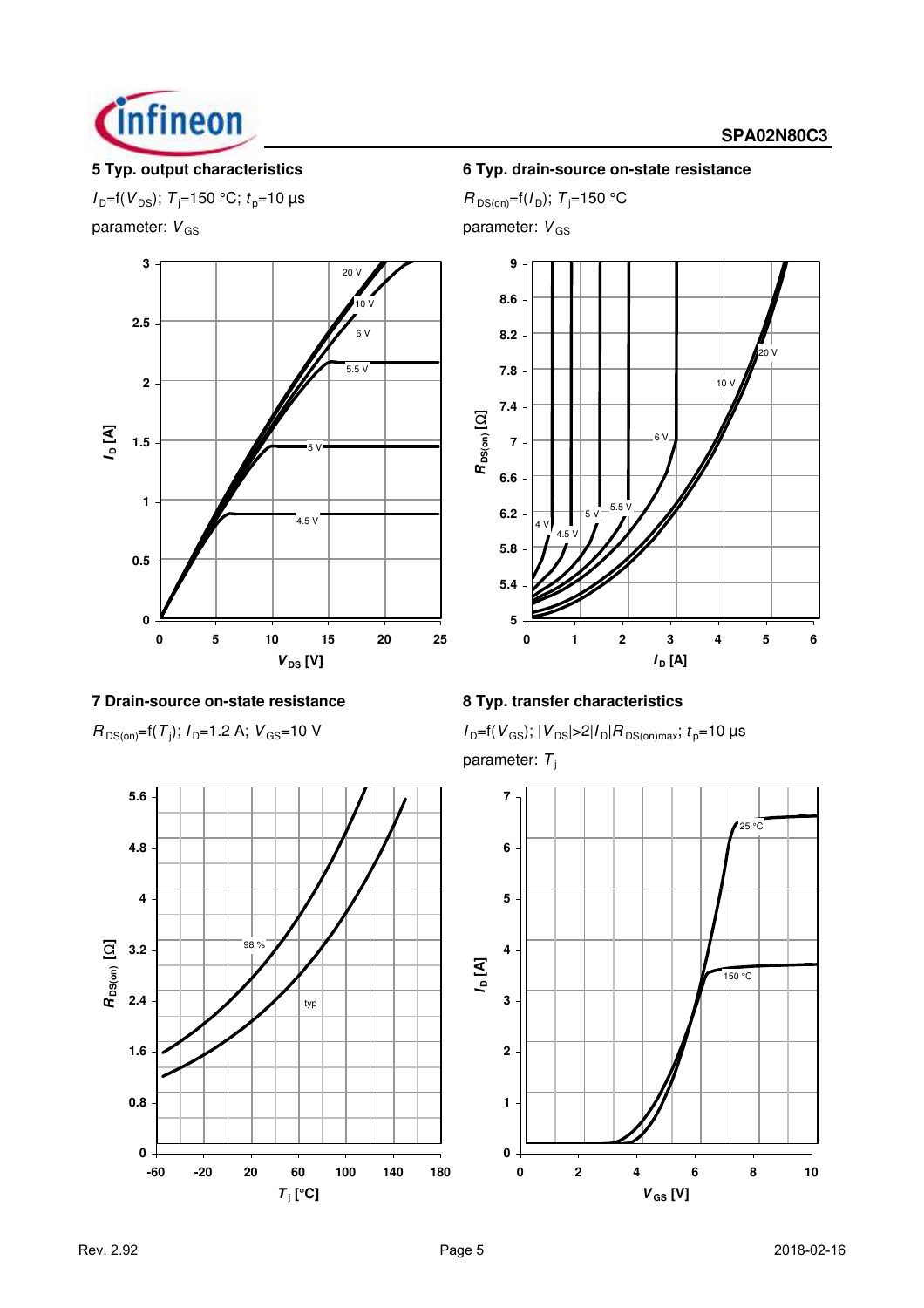

#### **SPA02N80C3**

 $V_{\text{GS}} = f(Q_{\text{gate}});$   $I_{\text{D}} = 2$  A pulsed  $I_{\text{F}} = f(V_{\text{SD}});$   $t_{\text{p}} = 10$  µs

parameter:  $V_{DD}$  parameter: *T*<sub>j</sub>



## **9 Typ. gate charge 10 Forward characteristics of reverse diode**



 $E_{AS}$ =f(*T*<sub>j</sub>); *I*<sub>D</sub>=1 A; *V*<sub>DD</sub>=50 V *V*<sub>BR(DSS)</sub>=f(*T*<sub>j</sub>)

**11 Avalanche energy 12 Drain-source breakdown voltage**

 $V_{BR(DSS)} = f(T_i); I_D = 0.25 \text{ mA}$ 

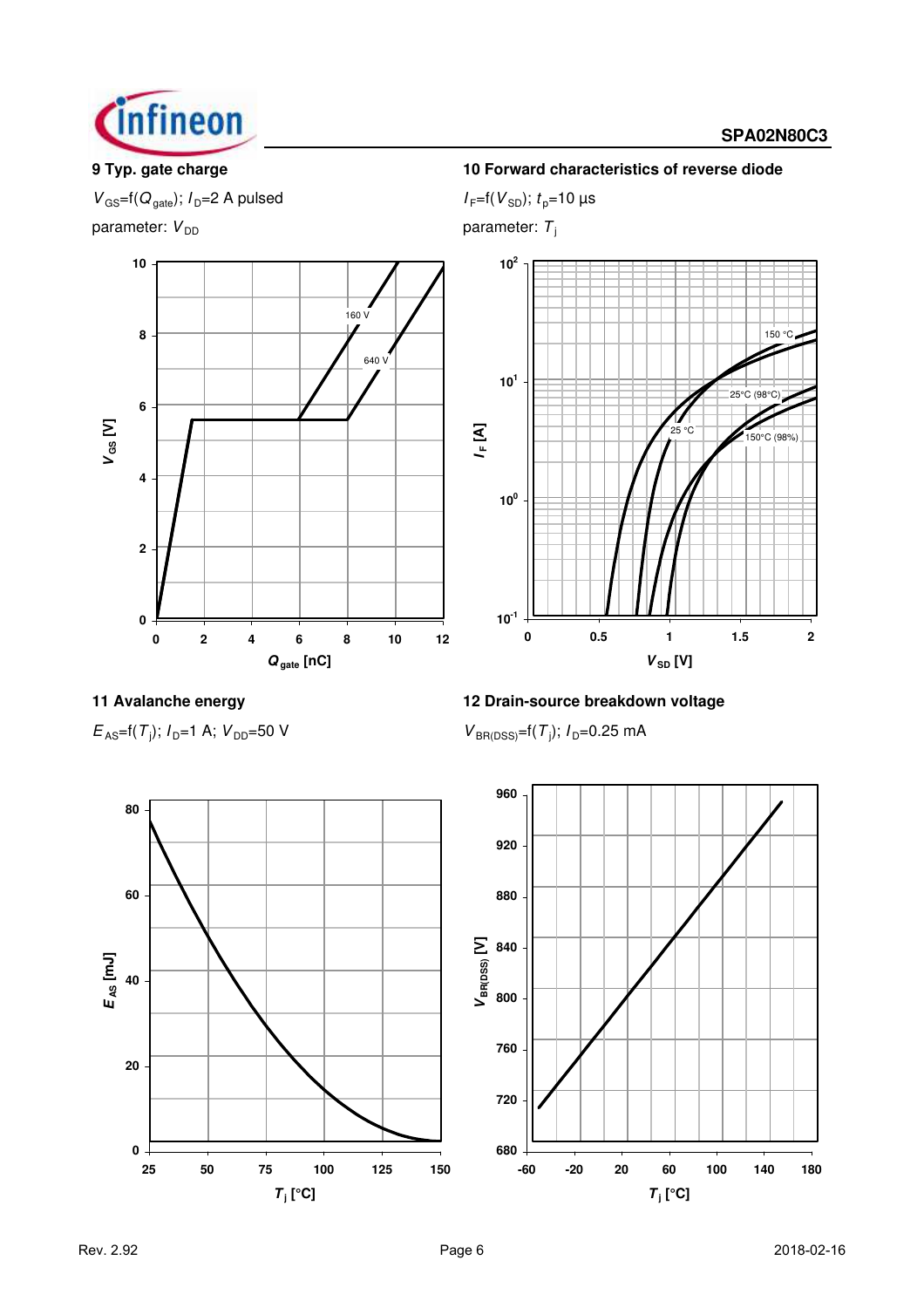

 $C = f(V_{DS})$ ;  $V_{GS} = 0$  V;  $f = 1$  MHz  $E_{oss} = f(V_{DS})$ 

**13 Typ. capacitances 14 Typ. Coss stored energy**

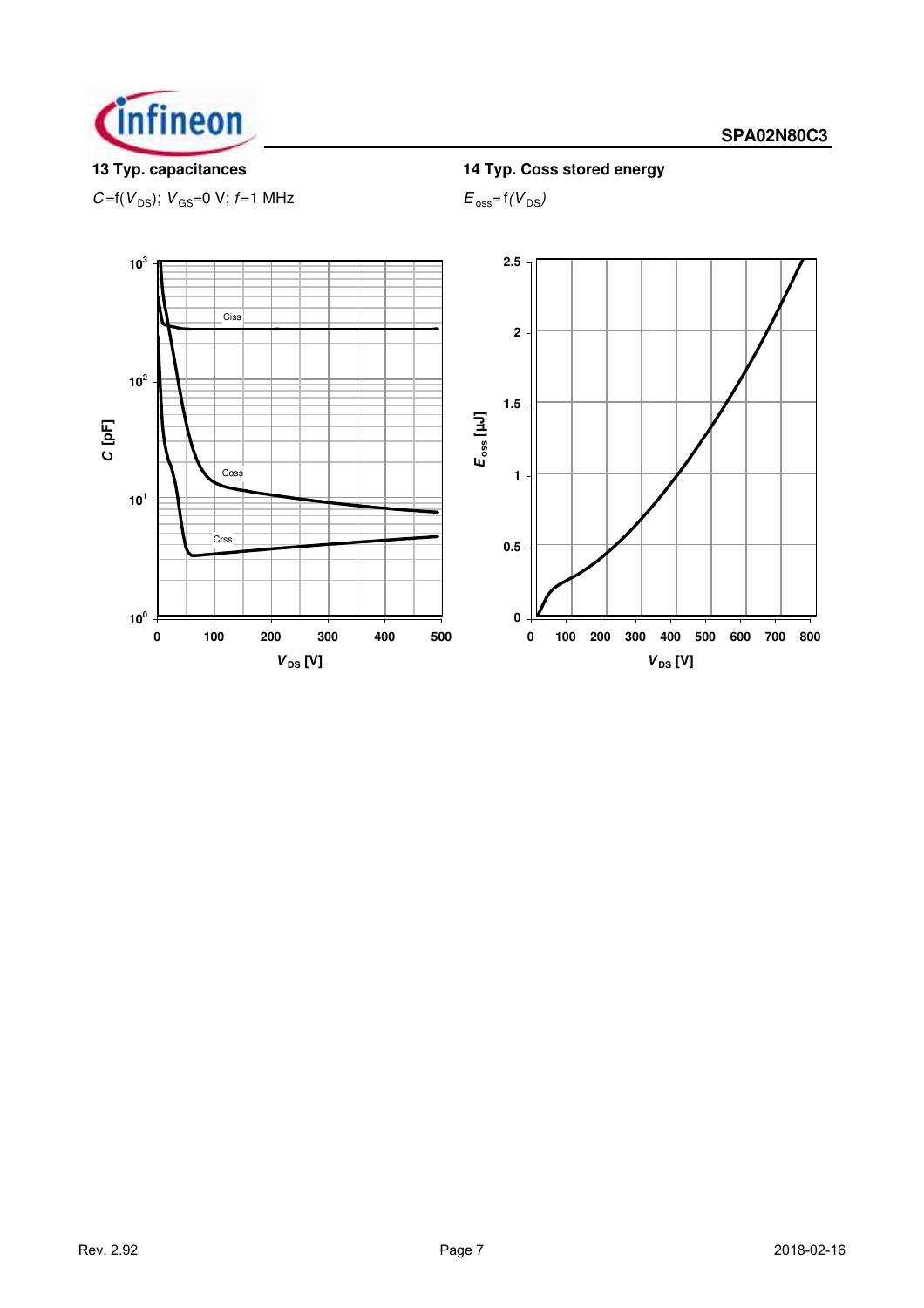

## **Definition of diode switching characteristics**

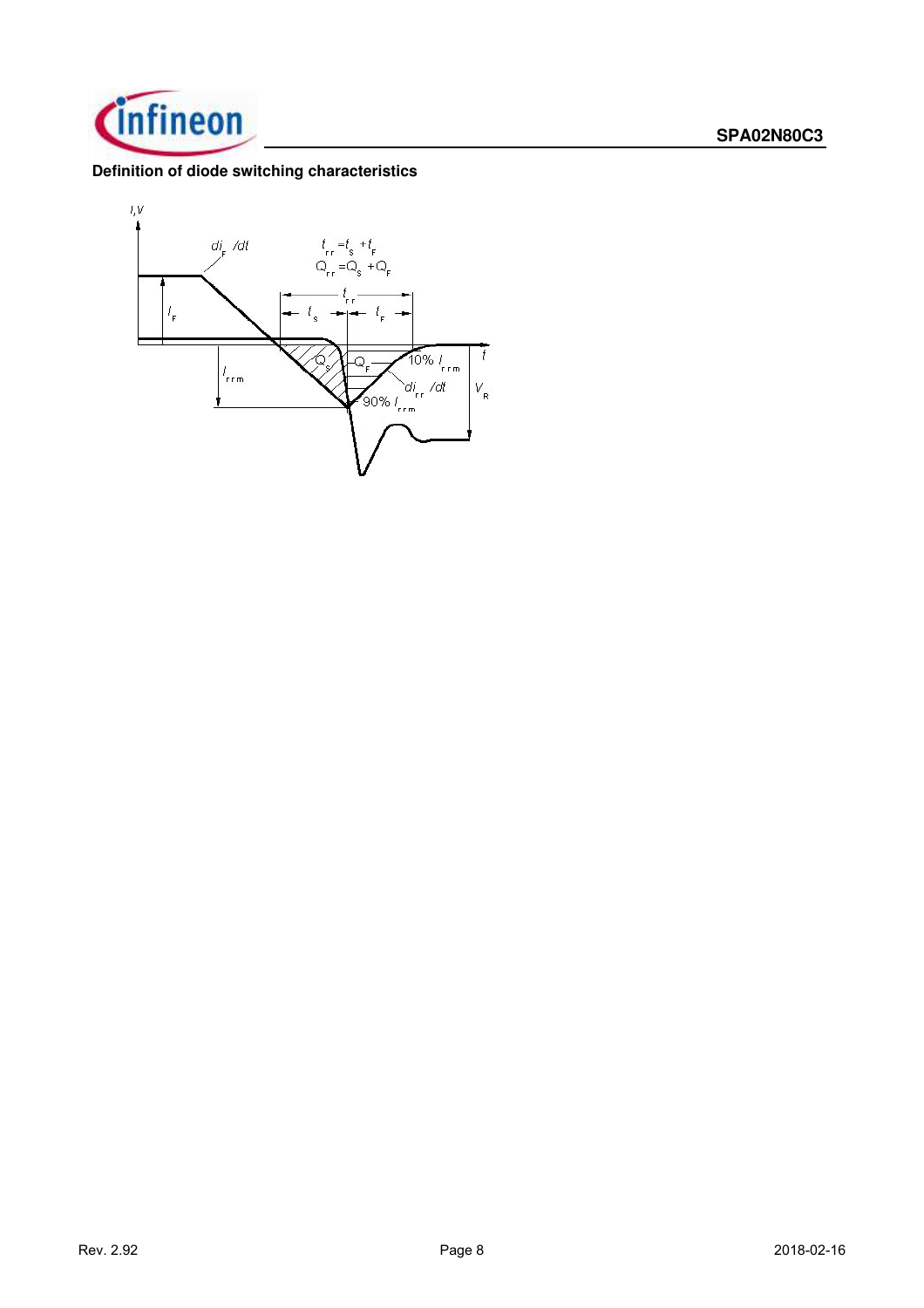

#### **Outline PG-TO220 FullPAK**